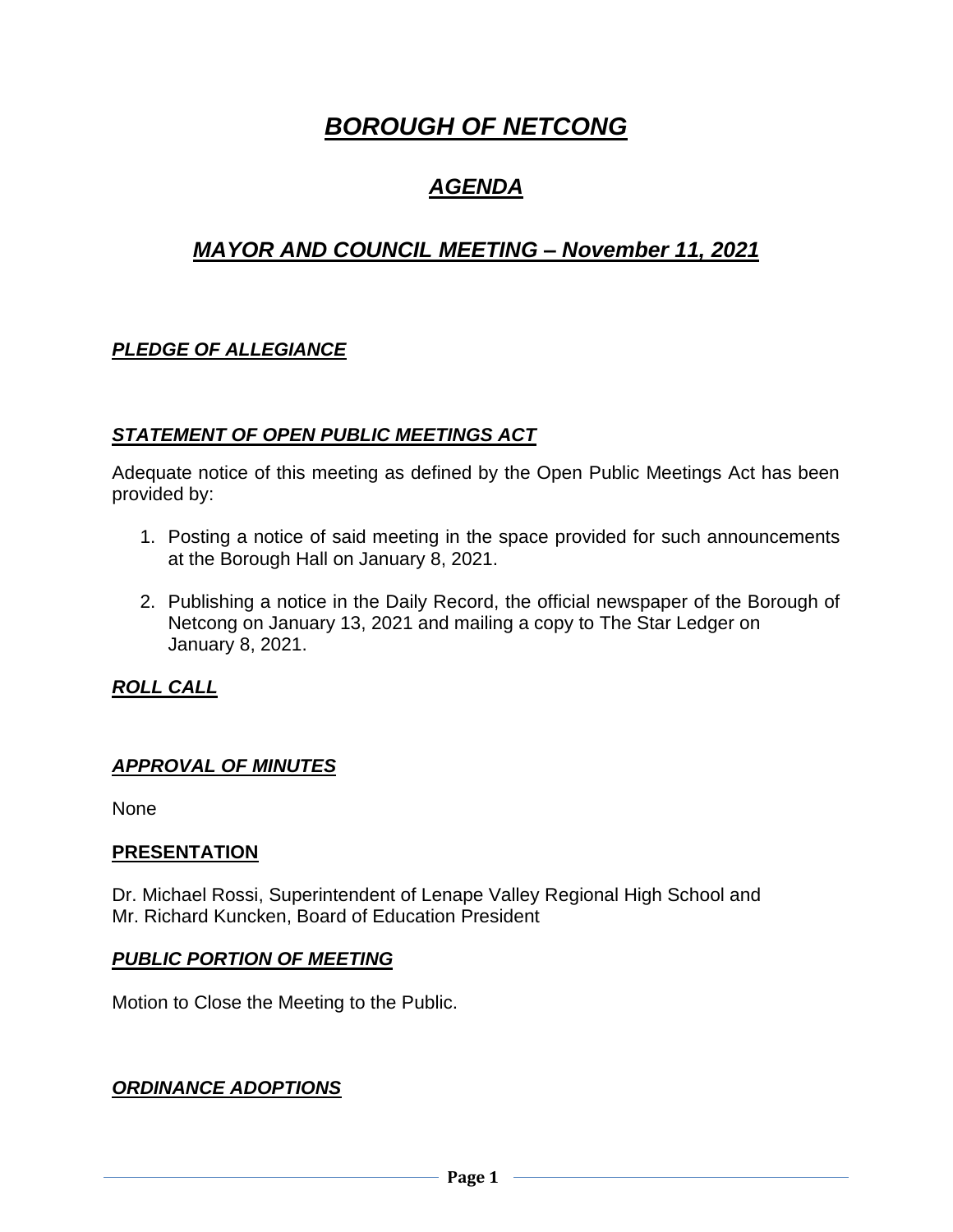**1. Ordinance 2021-25 -** AN ORDINANCE TO AMEND AND SUPPLEMENT CHAPTER 268, VEHICLES AND TRAFFIC, ARTICLE VIII SCHEDULES, OF THE CODE OF THE BOROUGH OF NETCONG, COUNTY OF MORRIS, STATE OF NEW JERSEY BY AMENDING THE PARKING RESTRICTIONS ON BANK STREET AND ADDING RESTRICTIONS ON JENNY LIND STREET

Motion to Read Ordinance 2021-25 by Title Only on Second Reading and a Hearing Held Thereon

Motion to Close Public Hearing.

Motion to Adopt Ordinance #2021-25

## *CORRESPONDENCE*

None

# *BOROUGH ADMINISTRATOR REPORT*

#### *COMMITTEE REPORTS*

| Finance & Insurance:                                                                     | E. Still     | J. Sylvester |
|------------------------------------------------------------------------------------------|--------------|--------------|
| Economic Development:                                                                    | R. Hathaway  | E. Still     |
| <b>Public Safety:</b><br>(Police, Fire, Rescue)<br>Dept. of Public                       | J. Sylvester | E. Koster    |
| Works & Utilities:                                                                       | E. Koster    | R. Hathaway  |
| Recreation:                                                                              | J. Albensi   | T. Laureys   |
| <b>Public Services:</b><br>(Human Services<br>Recycling & Solid<br><b>Waste Disposal</b> | T. Laureys   | J. Albensi   |

#### *OLD BUSINESS*

None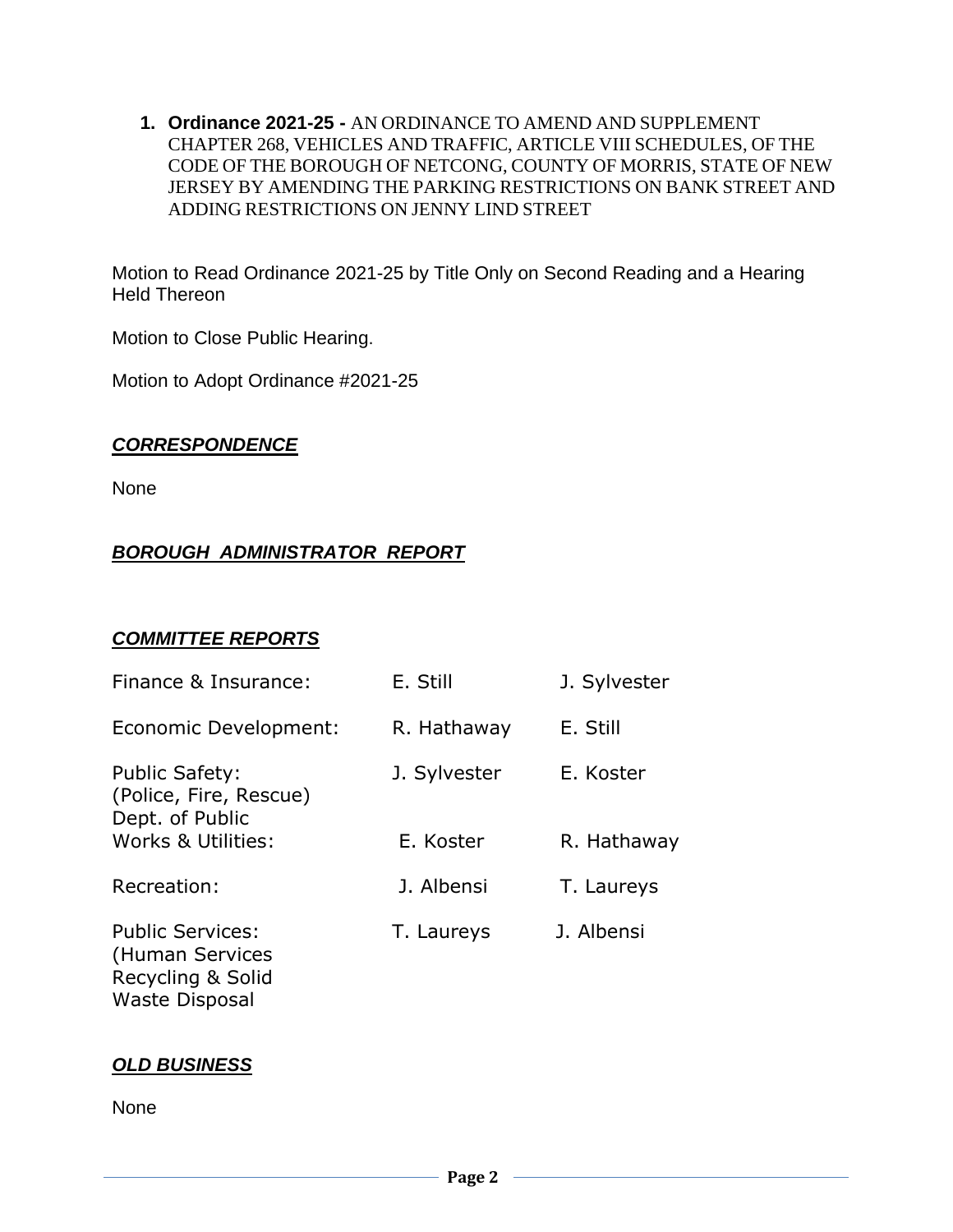# *NEW BUSINESS*

None

# *PRIVILEGE OF THE FLOOR TO THE COUNCIL*

#### *MAYOR'S COMMENTS*

#### *RESOLUTIONS*

**1.Resolution 2021-104 -** Appointing Colin Armstrong as Probationary Patrolman of the Netcong Police Department.

#### *ORDINANCE INTRODUCTIONS*

1. **ORDINANCE 2021-26** -AN ORDINANCE TO AMEND AND SUPPLEMENT CHAPTER 268, VEHICLES AND TRAFFIC, ARTICLE VIII SCHEDULES, OF THE CODE OF THE BOROUGH OF NETCONG, COUNTY OF MORRIS, STATE OF NEW JERSEY BY AMENDING THE PARKING RESTRICTIONS ON PROSPECT STREET

Motion to Introduce Ordinance #2021-26 and Read by Title Only.

Motion to Pass Ordinance #2021-26 on First Reading.

#### *REPORTS*

Motion to Incorporate All Reports into the Minutes